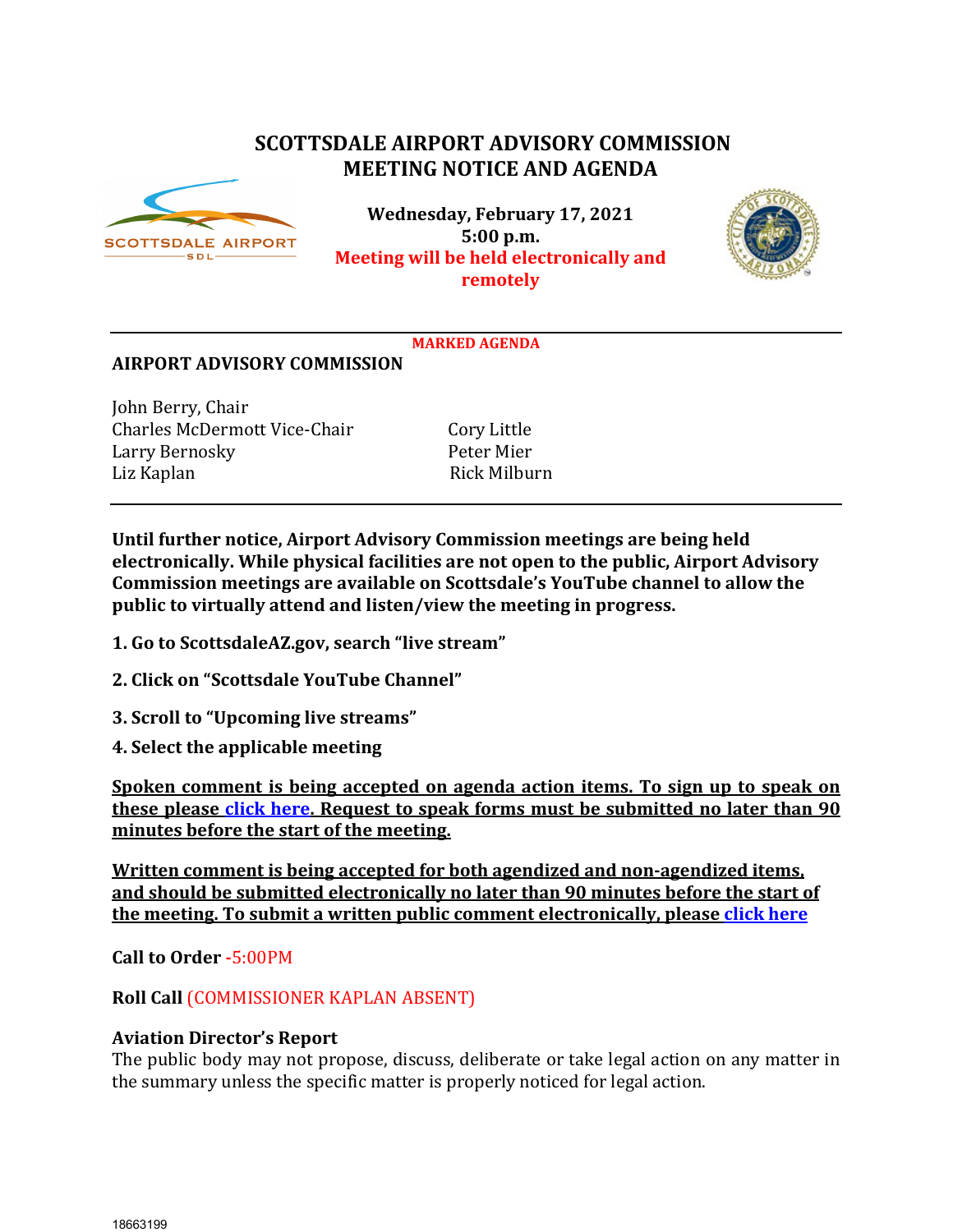AVIATION DIRECTOR MASCARO THANKED COMMISSIONER KAPLAN FOR HER THREE YEARS OF SERVICE TO THE COMMISSION. A NEW COMMISSIONER WILL BE ON BOARD AND PRESENT FOR THE MARCH MEETING. IN ADDITION, DIRECTOR MASCARO PROVIDED AN UPDATE ON AIRCRAFT OPERATIONS AND FUEL VOLUMES WHICH HAVE SIGNIFICANTLY INCREASED THIS PAST YEAR AND CONTINUE THROUGH THE MONTH OF JANUARY.

### **Approval of Minutes**

Regular Meeting: January 20, 2021 COMMISSIONER PETER MIER MADE A MOTION TO APPROVE THE REGULAR MEETING MINUTES OF JANUARY 20, 2021. COMMISSIONER LITTLE SECONDED THE MOTION WHICH CARRIED 6/0, WITH CHAIR BERRY, VICE-CHAIR MCDERMOTT, COMMISSIONERS LITTLE, MIER AND MILBURN VOTING IN THE AFFIRMATIVE WITH NO DISSENTING VOTES.

**REGULAR AGENDA ITEMS 1-11**

**How the Regular Agenda Works**: The Commission takes a separate action on each item on the Regular Agenda

1. Discussion and Possible Action to Recommend Adoption of Resolution No. 12075, Authorizing Lease Agreement with 3R Ranch, Inc. (2021-022-COS) for the lease of the North General Aviation Executive Box Hangar Space at the Scottsdale Airport. Staff contact: Carmen Williams, Aviation Finance & Administration Manager, 480-312-8475, [cawilliams@scottsdaleaz.gov](mailto:cawilliams@scottsdaleaz.gov)

VICE-CHAIR MCDERMOTT MADE A MOTION TO APPROVE THE ADOPTION OF RESOLUTION NO. 12075, AUTHORIZING LEASE AGREEMENT WITH 3R RANCH, INC (2021-022-COS) FOR THE LEASE OF NORTH GENERAL AVIATION EXECUTIVE BOX HANGAR SPACE AT SCOTTSDALE AIRPORT. COMMISSIONER BERNOSKY SECONDED THE MOTION WHICH CARRIED 6/0 WITH CHAIR BERRY, VICE-CHAIR MCDERMOTT, COMMISSIONERS BERNOSKY, LITTLE, MIER AND MILBURN VOTING IN THE AFFIRMATIVE WITH NO DISSENTING VOTES.

- 2. Discussion and possible action regarding 1-GP-2021: Draft Scottsdale General Plan 2035, Staff contacts: Adam Yaron, Project Coordination Liaison, [ayaron@scottsdaleaz.gov](mailto:ayaron@scottsdaleaz.gov) and Taylor Reynolds, Project Coordination Liaison, [treynolds@scottsdaleaz.gov](mailto:treynolds@scottsdaleaz.gov) COMMISSIONER MILBURN MADE A MOTION TO SUPPORT THE SCOTTSDALE GENERAL PLAN, ELEMENTS THAT PERTAIN TO SCOTTSDALE AIRPORT. COMMISIONER LITTLE SECONDED THE MOTION WHICH CARRIED 6/0 WITH CHAIR BERRY, VICE-CHAIR MCDERMOTT, COMMISSIONERS BERNOSKY, LITTLE, MIER AND MILBURN VOTING IN THE AFFIRMATIVE WITH NO DISSENTING VOTES.
- 3. Discussion and Possible Action to approve the Five-Year Capital Improvement Program for Fiscal Years 21/22 through FY25/26. Staff contact: Carmen Williams, Aviation Finance & Administration Manager, 480-312-8475[, cawilliams@scottsdaleaz.gov](mailto:cawilliams@scottsdaleaz.gov) COMMISSIONER MIER MADE A MOTION TO APPROVE THE FIVE-YEAR CAPITAL IMPROVEMENT PROGRAM FOR FISCAL YEARS 21/22 THROUGH FY 25/26. VICE-CHAIR MCDERMOTT SECONDED THE MOTION WHICH CARRIED 6/0 WITH CHAIR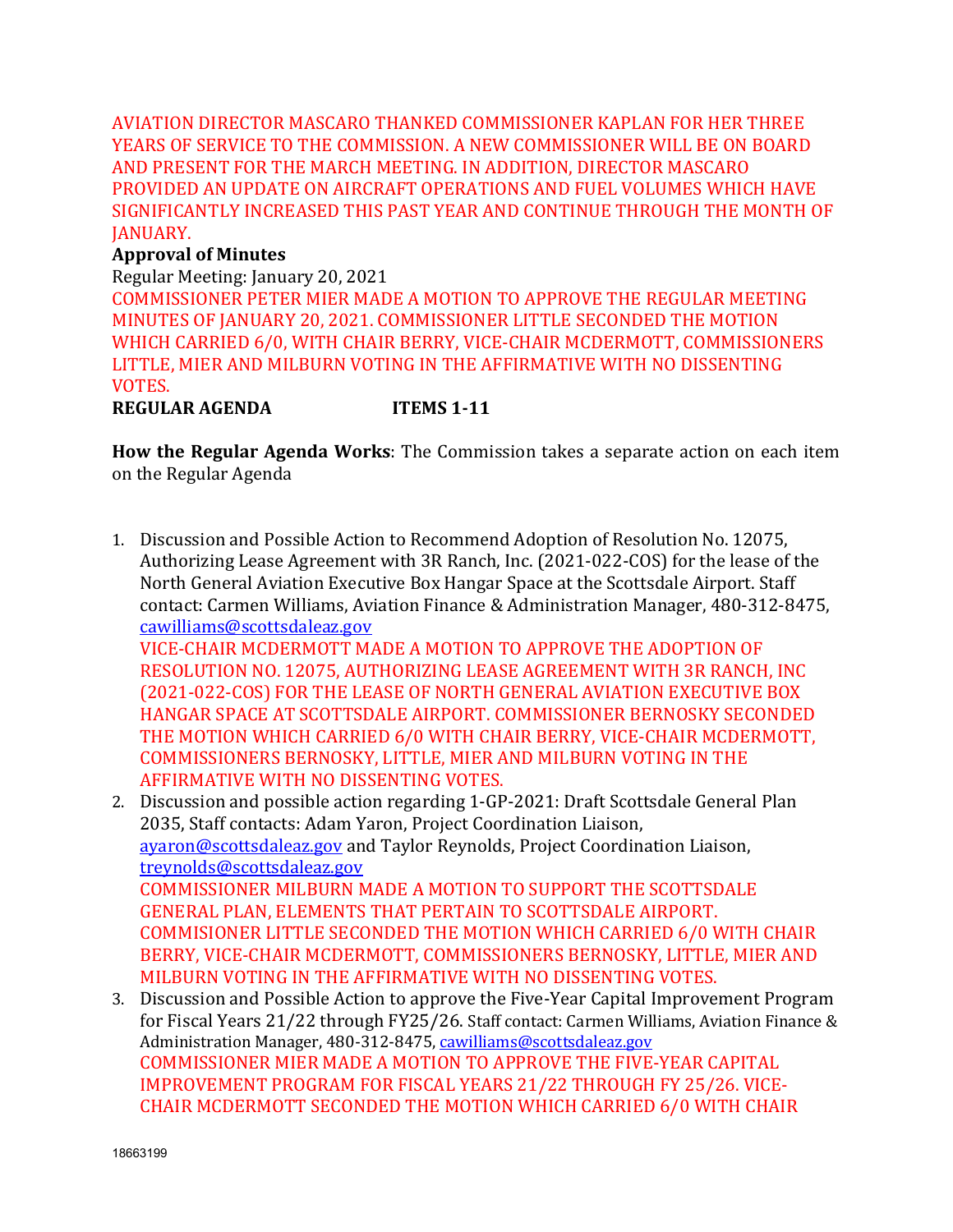BERRY, VICE-CHAIR MCDERMOTT, COMMISSIONERS BERNOSKY, LITTLE, MIER AND MILBURN VOTING IN THE AFFIRMATIVE WITH NO DISSENTING VOTES.

4. Discussion and Possible Action to modify the Airport Rules and Regulations. Article 1 Definitions, Article 2 Section 2.6. Aircraft Parking, Section 2.9 Aircraft shades and tiedowns, Section 2.15. Aviation Business Center and Airpark Rules and Regulations, Section 301, Landing and takeoff of helicopters.

Staff contact: Gary P. Mascaro, Aviation Director, 480-312-7735, [gmascaro@scottsdaleaz.gov](mailto:gmascaro@scottsdaleaz.gov)

VICE-CHAIR MCDERMOTT MADE A MOTION TO MODIFY THE AIRPORT RULES AND REGULATIONS. ARTICLE 1 DEFINITIONS, ARTICLE 2 SECTION 2.6. AIRCRAFT PARKING, SECTION 2.9 AIRCRAFT SHADES AND TIEDOWNS, SECTION 2.15. AVIATION BUSINESS CENTER AND AIRPARK RULES AND REGULATIONS, SECTION 301, LANDING AND TAKEOFF OF HELICOPTERS COMMISIONER MIER SECONDED THE MOTION WHICH CARRIED 6/0 WITH CHAIR BERRY, VICE-CHAIR MCDERMOTT, COMMISSIONERS BERNOSKY, LITTLE, MIER AND MILBURN VOTING IN THE AFFIRMATIVE WITH NO DISSENTING VOTES.

- 5. Discussion and input regarding Airport and Airpark Aeronautical Business Permit Additions, Cancellations and Revocations. Staff contact: Carmen Williams, Aviation Finance & Administration Manager, 480-312-8475, [cawilliams@scottsdaleaz.gov](mailto:cawilliams@scottsdaleaz.gov)
- 6. Discussion and input regarding Financial Report for December 2020. Staff contact: Carmen Williams, Aviation Finance & Administration Manager, 480-312-8475, [cawilliams@scottsdaleaz.gov](mailto:cawilliams@scottsdaleaz.gov)
- 7. Discussion and input regarding the Monthly Construction Report Staff contact: Chris Read, Assistant Aviation Director-Operations, 480-312-2674, [cread@scottsdaleaz.gov](mailto:cread@scottsdaleaz.gov)
- 8. Discussion and input regarding Monthly Operations Report Staff contact: Chris Read, Assistant Aviation Director-Operations, 480-312-2674, [cread@scottsdaleaz.gov](mailto:cread@scottsdaleaz.gov)
- 9. Discussion and input regarding Public Outreach Programs and Planning Projects Staff contact: Sarah Ferrara, Aviation Planning & Outreach Coordinator, 480-312-8482, [sferrara@scottsdaleaz.gov](mailto:sferrara@scottsdaleaz.gov)
- 10. Administrative report from the Aviation Director, or designee, regarding the status of pending aviation-related items. Staff contact: Gary P. Mascaro, Aviation Director, 480- 312-7735, [gmascaro@scottsdaleaz.gov](mailto:gmascaro@scottsdaleaz.gov)
- 11. Discussion and possible action to modify the Airport Advisory Commission Meeting Schedule and Commission Item Calendar. Staff contact: Gary P. Mascaro, Aviation Director, 480-312-7735, [gmascaro@scottsdaleaz.gov](mailto:gmascaro@scottsdaleaz.gov) NO ACTION

## **Future Agenda Items** -NONE

Discussion and possible action to add Commissioner requested item on a future agenda.